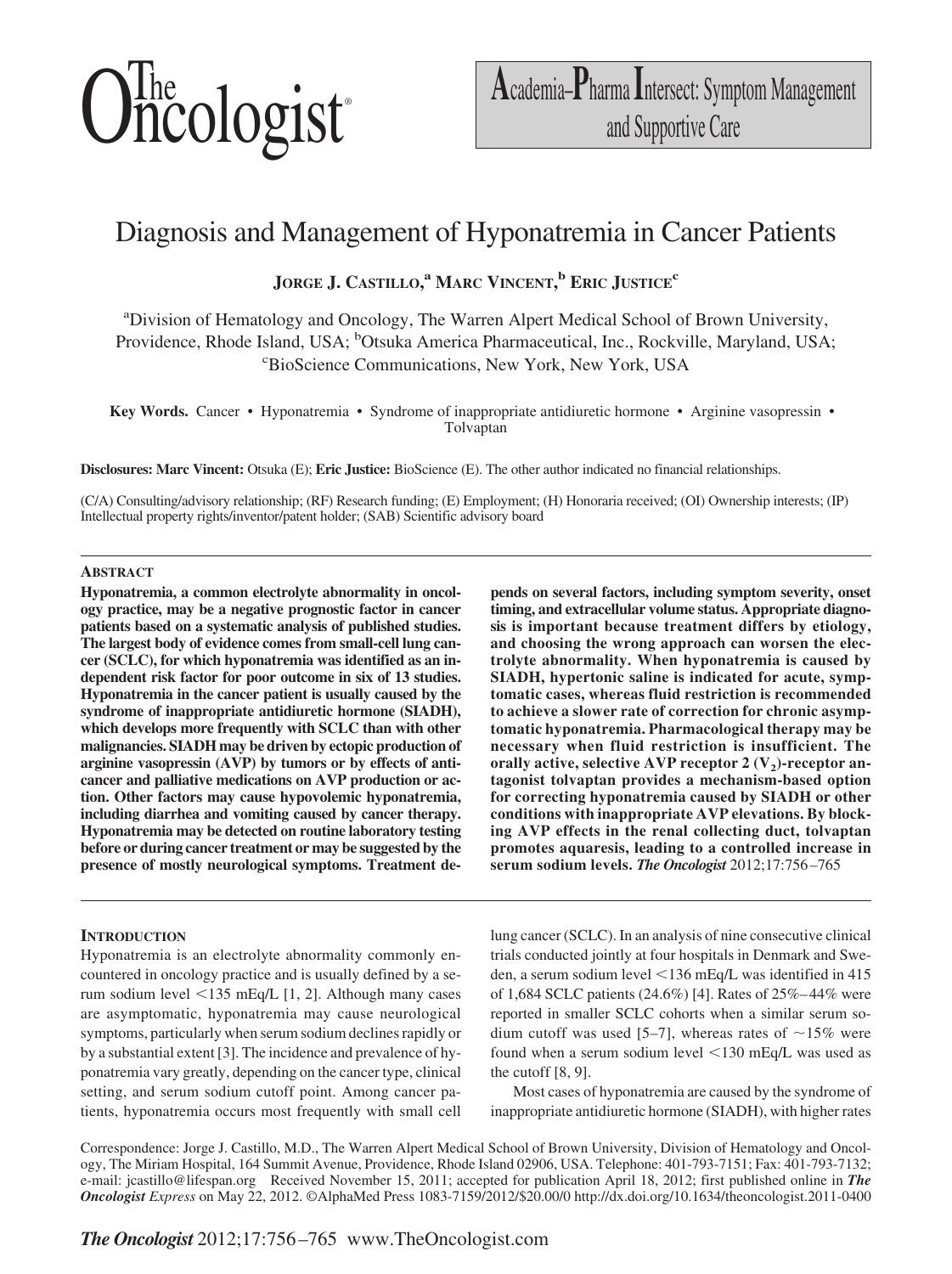|                                     |                |                                                  | $n \text{ of }$ | <b>Definition of</b> | <b>Median OS</b> in                                     |                          | <b>Outcome</b> in<br>multivariate |                          |
|-------------------------------------|----------------|--------------------------------------------------|-----------------|----------------------|---------------------------------------------------------|--------------------------|-----------------------------------|--------------------------|
| <b>Study</b>                        | Country        | <b>Study design</b>                              | patients        | hyponatremia         | univariate analysis <sup>a</sup>                        |                          | <i>p</i> -value analysis          | <i>p</i> -value          |
| Harper et al.<br>$(1982)$ [8]       | <b>UK</b>      | Prospective                                      | 98              | $<$ 130 mEq/L        | 31 versus 38.3 wks                                      | < 0.05                   | Not reported                      |                          |
| Souhami et al.<br>$(1985)$ [11]     | UK             | Retrospective                                    | 371             | $<$ 135 mEq/L        | 174 versus 247 days                                     | .0001                    | Not reported                      | .01                      |
| Østerlind et al.<br>$(1986)$ [5]    | Denmark        | Prospective                                      | 846             | $<$ 136 mEq/L        | 34 versus 40 wks                                        | < .001                   | Not reported                      | < 0.01                   |
| Cerny et al.<br>$(1987)$ [12]       | UK             | Four consecutive<br>prospective<br>studies       | 407             | $<$ 132 mEq/L        | Not reported                                            | .0013                    | Not reported                      | .0009                    |
| Allan et al.<br>$(1990)$ [6]        | <b>UK</b>      | Retrospective                                    | 411             | $\leq$ 135 mEq/L     | 7 versus 8–9 mos                                        | .06                      | Not reported                      | <b>NS</b>                |
| Rawson and Peto UK<br>$(1990)$ [13] |                | Retrospective                                    | 1,960           | $<$ 136 mEq/L        | Not performed                                           | $\overline{\phantom{m}}$ | Not reported                      | < 0.001                  |
| Gross et al.<br>$(1993)$ [9]        | <b>USA</b>     | Retrospective                                    | 133             | $<$ 130 mEq/L        | Not reported                                            | .08                      | RR, 1.01                          | .97                      |
|                                     |                | ED-SCLC subset 87                                |                 |                      | Not reported                                            | .012                     | RR, 1.31                          | .012                     |
| Lassen et al.<br>$(1995)$ [4]       | Sweden/Denmark | Nine consecutive 1,714<br>prospective<br>studies |                 | $<$ 136 mEq/L        | 2.4% versus 3.9% (5 yrs)                                | .18                      | Not included in<br>model          | $\qquad \qquad -$        |
| Kawahara et al.<br>$(1997)$ [14]    | Japan          | Prospective                                      | 286             | $<$ 136 mEq/L        | $9.1$ versus $11.4$ mos                                 | .0072                    | Not reported                      | <b>NS</b>                |
|                                     |                | LD-SCLC subset 143                               |                 |                      | Not reported                                            |                          | Not reported                      | <b>NS</b>                |
|                                     |                | ED-SCLC subset 135                               |                 |                      | Not reported                                            |                          | RR, 1.8                           | .0404                    |
| Maestu et al.<br>$(1997)$ [15]      | Spain          | Retrospective                                    | 341             | $<$ 135 mEq/L        | Not reported                                            | <b>NS</b>                | Not included in<br>model          | $\overline{\phantom{0}}$ |
| Ray et al.<br>$(1998)$ [16]         | France         | Prospective                                      | 99              | $<$ 132 mEq/L        | Not reported                                            | <b>NS</b>                | Not reported                      | <b>NS</b>                |
| Mohan et al.<br>$(2006)$ [17]       | India          | Retrospective                                    | 76              | $<$ 138 mEq/L        | 256 versus 429 days<br>(HR, 2.1; 95% CI,<br>$1.0 - 4.2$ | < 0.05                   | Not reported                      | <b>NS</b>                |
| Hansen et al.<br>$(2010)$ [7]       | Denmark        | Retrospective                                    | 453             | $\leq$ 135 mEq/L     | 7.1 versus 11.2 mos                                     | .0001                    | RR 1.6 (95%)<br>$CI, 1.3-2.0$     | < 0.001                  |

Abbreviations: CI, confidence interval; ED-SCLC, extended disease small cell lung cancer; HR, hazard ratio; LD-SCLC, limited disease small cell lung cancer; NS, not statistically significant; OS, overall survival; RR, relative risk.

of SIADH found with SCLC than with other malignancies [2, 10]. However, hyponatremia—whether precipitated by SIADH, cancer treatment, or other underlying causes—may occur with other solid tumor types besides SCLC, as well as with hematological malignancies. This article identifies the rationale for diagnosis and management of hyponatremia in cancer patients, reviews its main causes, and then discusses treatment options, with a focus on the practical use of the arginine vasopressin (AVP) antagonist tolvaptan.

# **RATIONALE FOR DIAGNOSIS AND MANAGEMENT OF HYPONATREMIA IN CANCER PATIENTS**

A systematic search using PubMed and MEDLINE from inception through December 2011 was conducted to identify English-language studies that investigated the impact of hyponatremia on outcome in cancer patients. Thirteen studies were identified in SCLC, including six prospective and seven retrospective studies (Table 1) [4 –9, 11–17]. Study sizes were in the range of 76–1,960 patients, with different serum sodium cutoff points used to define hyponatremia. Hyponatremia was significantly associated with a shorter survival duration on uni-

variate analysis of the study cohorts in seven of the 13 studies (54%) and on multivariate analysis in six studies (46%). The prognostic value of hyponatremia varied among studies depending on the patient population; it was prognostic for a shorter survival time in patients with extensive disease but not in patients with limited disease in a Japanese cohort [14], whereas the opposite was suggested in a Danish cohort [5]. In the largest study, pretreatment hyponatremia was independently associated with a shorter survival time, particularly in the 6- to 24-month period after starting treatment [13]. Failure to normalize serum sodium was a negative prognostic factor in one study, in which the baseline serum sodium level was also prognostic for outcome [7]. A subset of 61 patients had baseline serum sodium levels  $\leq 130$  mEq/L and received at least two cycles of chemotherapy; patients whose serum sodium levels failed to normalize by the second cycle had poorer survival outcomes in both univariate and multivariate analyses than those who had serum sodium levels  $\geq$ 136 mEq/L.

Several studies were identified that explored the impact of a low serum sodium level on survival outcomes in patients with malignancies other than SCLC (Table 2). Hyponatremia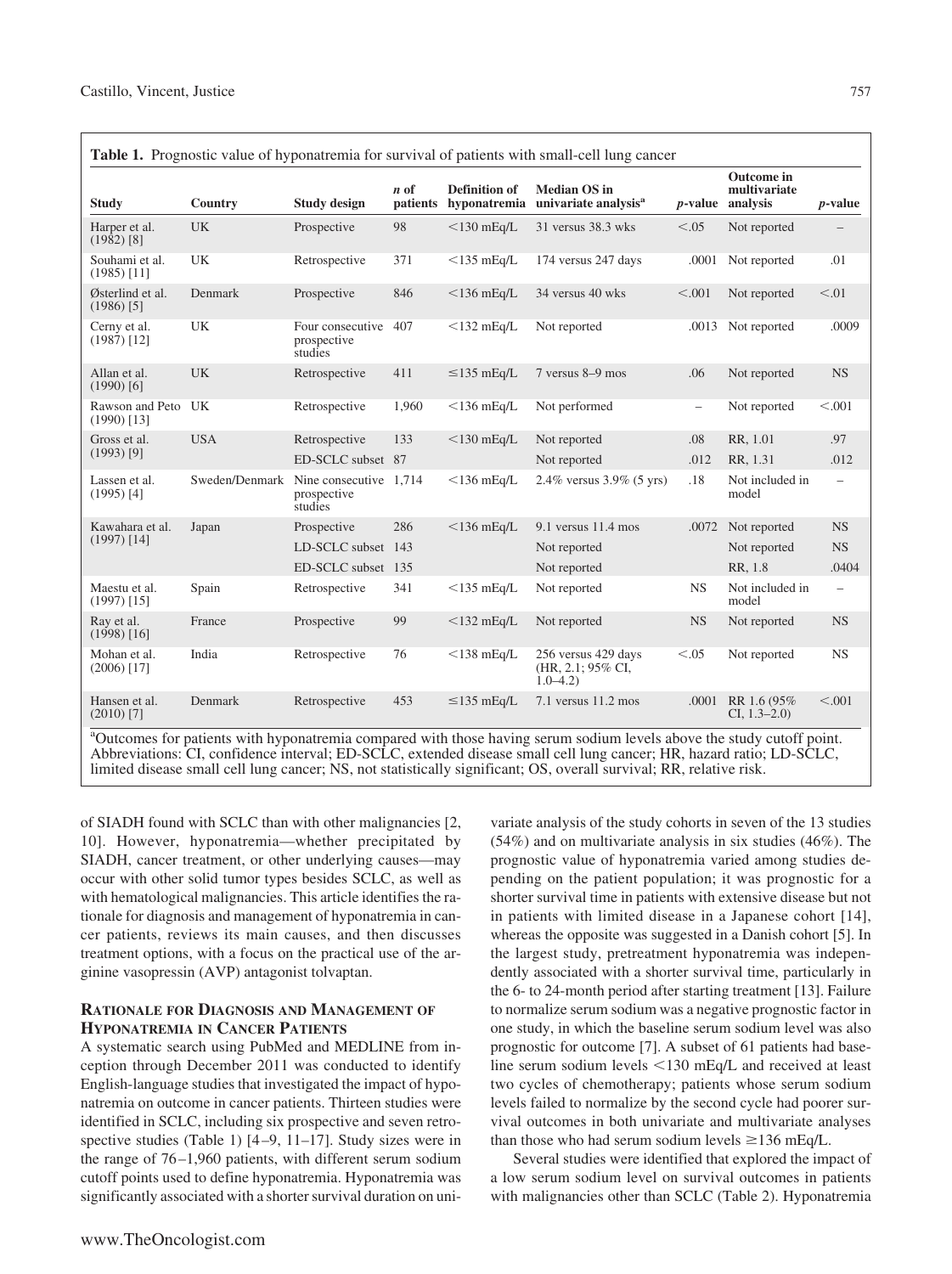| <b>Study</b>                                   |              | <b>Country</b> Cancer type          | $n \text{ of }$<br>patients | <b>Definition of</b><br>hyponatremia | <b>Median OS</b> in<br>univariate analysis                   |                          | <b>Outcome</b> in<br>multivariate<br><i>p</i> -value analysis | <i>p</i> -value |
|------------------------------------------------|--------------|-------------------------------------|-----------------------------|--------------------------------------|--------------------------------------------------------------|--------------------------|---------------------------------------------------------------|-----------------|
| Dhaliwal et al.<br>$(1993)$ [24]               | UK           | <b>NHL</b>                          | 118                         | $<$ 137 mEq/L                        | Not reported                                                 |                          | $\leq 0.0001$ Not reported                                    | < .0001         |
| Ray (1998) [16]                                | France       | <b>NSCLC</b>                        | 202                         | $<$ 132 mEq/L                        | Not reported                                                 | <b>NS</b>                | Not reported                                                  | <b>NS</b>       |
| Kimura et al.<br>$(2001)$ [18]                 | Japan        | <b>NSCLC</b>                        | 109                         | Not reported                         | 4.40 versus 6.95 mos                                         | .0019                    | Not reported                                                  | <b>NS</b>       |
|                                                |              | Good PS<br>subset                   | 76                          |                                      | 4.4 versus 9.5 mos                                           | .0281                    | RR, 2.4; 95% CI,<br>$1.1 - 5.4$                               | .0302           |
| Kim et al.<br>$(2007)$ [22]                    | Korea        | Gastric cancer                      | 39                          | $\leq$ 133 mEq/L                     | 25 versus 87 days                                            | .002                     | RR, 4.57; 95% CI,<br>1.99-10.52                               | < .001          |
| Jacot et al.<br>$(2008)$ [19]                  | France       | <b>NSCLC</b>                        | 301                         | Not reported                         | 4.1 versus 18.7 mos                                          | < .0001                  | HR, 1.99; 95% CI,<br>$1.04 - 3.77$                            | < 0.05          |
| Vasudev et al.<br>$(2008)$ [20]                | UK           | <b>RCC</b>                          | 212                         | $<$ 139 mEq/L                        | Not reported                                                 | < 10                     | HR, 1.18; 95% CI,<br>$1.05 - 1.30$                            | .004            |
| Jeppesen et al.<br>$(2010)$ [21]               | Denmark RCC  |                                     | 123                         | $<$ 136 mEq/L                        | 5.5 versus 18.6 mos<br>(HR, 2.43; 95% CI,<br>$1.51 - 3.92$ ) | < 0.001                  | HR, 1.86; 95% CI,<br>$1.12 - 3.11$                            | .014            |
| Aggerholm-<br>Pedersen et al.<br>$(2011)$ [23] | Denmark GIST |                                     | 80                          | $<$ 135 mEq/L                        | 15 versus 61 mos                                             | < 0.01                   | HR, 3.3                                                       | < 0.04          |
| Hospital-admitted<br>cohorts                   |              |                                     |                             |                                      |                                                              |                          |                                                               |                 |
| Hampshire et al. UK<br>$(2009)$ [25]           |              | Hematological 7,869<br>malignancies |                             | $<$ 130 mEq/L                        | Not performed                                                | $\qquad \qquad -$        | OR, 2.47; <sup>a</sup> 95% CI, <.001<br>$1.70 - 3.60$         |                 |
| Waikar et al.<br>$(2009)$ [26]                 | <b>USA</b>   | Metastatic<br>cancers               | 6,612                       | $<$ 135 mEq/L                        | Not performed                                                |                          | OR, 2.05; <sup>a</sup> 95% CI,<br>$1.67 - 2.53$               | .005            |
| Doshi et al.<br>$(2012)$ [27]                  | <b>USA</b>   | All cancers                         | 3,357                       | 130–134 mEq/L Not reported           |                                                              |                          | HR, $2.04$ ; $95\%$ CI,<br>$1.42 - 2.91$                      | .01             |
|                                                |              |                                     |                             | 120–129 mEq/L Not reported           |                                                              | $\overline{\phantom{0}}$ | HR, 4.74; <sup>b</sup> 95% CI, <.01<br>$3.21 - 7.01$          |                 |
|                                                |              |                                     |                             | $<$ 120 mEq/L                        | Not reported                                                 | $\overline{\phantom{0}}$ | HR, 3.46; <sup>b</sup> 95% CI,<br>$1.05 - 11.44$              | .04             |

<sup>a</sup>In-hospital mortality.<br><sup>b</sup>90-day mortality rate.

Abbreviations: CI, confidence interval; GIST, gastrointestinal stromal tumor; HR, hazard ratio; NHL, non-Hodgkin lymphoma; NS, not statistically significant; NSCLC, non-small cell lung cancer; OR, odds ratio; OS, overall survival; PS, performance status; RCC, renal cell carcinoma; RR, relative risk.

was identified as a negative prognostic factor in both univariate and multivariate analyses in two of three studies of nonsmall cell lung cancer [16, 18, 19], two studies of renal cell carcinoma [20, 21], and in separate studies of gastric cancer [22, 23] and non-Hodgkin's lymphoma [24].

Three large studies explored the prognostic role of hyponatremia at hospital admission (Table 2). The first study assessed 7,689 patients with hematological malignancies who were admitted to intensive care units in the U.K. in 1995–2007 [25]. A serum sodium level  $\leq$ 130 mEq/L was identified in 4.2% of 6,766 patients who had assessments at admission, and this was independently associated with a significantly greater risk for in-hospital mortality (odds ratio [OR], 2.47; 95% confidence interval [CI], 1.70–3.60). The second study included 6,612 patients with metastatic cancer admitted to two Boston teaching hospitals in 2000 –2002 [26]. A serum sodium level  $\le$ 135 mEq/L was identified in 10.8% of these patients, and this was also significantly associated with a greater risk for inhospital mortality (OR, 2.05; 95% CI, 1.67–2.53). Of note, the

risk for in-hospital mortality increased as serum sodium levels declined, with an OR of 4.8 (95% CI, 1.3–18.2) for patients with a serum sodium level  $\leq 120$  mEq/L. The third study evaluated the impact of hyponatremia among 3,357 cancer patients admitted to the M.D. Anderson Cancer Center during a 3-month period in 2006 [27]. Hyponatremia (defined as a serum sodium level  $\leq$ 135 mEq/L) was identified in 47% of patients (23% at admission and 24% acquired during hospitalization), and this was independently associated with a poorer 90-day survival probability. Of note, patients whose serum sodium levels did not improve following admission had a higher 90-day mortality risk than those whose serum sodium improved (hazard ratio [HR], 2.09; 95% CI, 1.40 –3.15).

Unfortunately, the data from the SCLC studies cannot be combined and subjected to a meta-analysis, given that most did not report HRs for survival outcomes. Moreover, the impact of hyponatremia on outcome in patients with other cancer types has been evaluated in only a limited number of studies. Nevertheless, when these data are considered together, they sup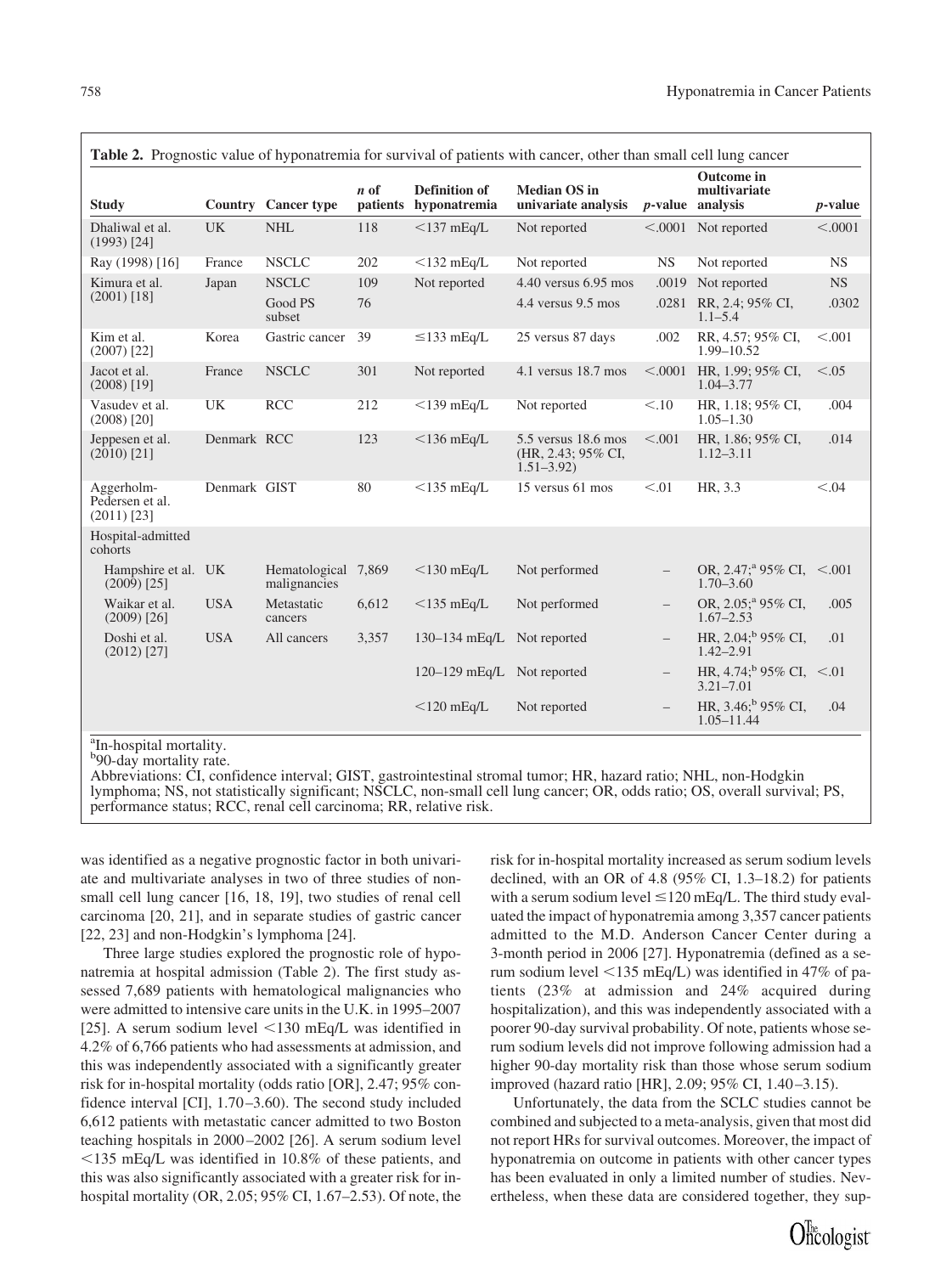port the hypothesis that hyponatremia is a negative prognostic factor in cancer patients.

# **CAUSES OF HYPONATREMIA IN CANCER PATIENTS**

Hyponatremia typically develops in the presence of excessive water relative to existing sodium stores in the body [3]. Most cases reflect impaired water excretion, in which the capacity of the kidneys to eliminate water does not keep up with water intake, but in a minority of cases hyponatremia is driven by excessive water intake. Hyponatremia is often caused by SIADH in cancer patients [2, 10]. In this setting, ectopic secretion of AVP (also known an antidiuretic hormone [ADH]) by tumor cells appears to be important in driving the hyponatremic state. Under normal conditions, AVP is secreted by the posterior pituitary in response to increases in plasma osmolality detected by osmoreceptors located in the anterior hypothalamus, or by reductions in blood volume or pressure detected by baroreceptors located in the carotid sinus, aortic arch, atria, and pulmonary venous system [28]. AVP then activates AVP receptor 2  $(V<sub>2</sub>)$  receptors located on the basolateral membrane of renal collecting duct cells to promote movement of aquaporin-2 containing vesicles from the cytoplasm to the apical membrane and, in turn, enhance the water permeability of the apical membrane [29]. Through this mechanism, AVP promotes water reabsorption and consequently reduces plasma osmolality. Further AVP secretion is normally suppressed once plasma osmolality falls below a genetically defined threshold [28]. In SIADH, however, AVP secretion is not fully suppressed despite the low plasma osmolality, and instead persistently elevated AVP levels are maintained by nonosmotic factors including ectopic production of AVP. In some cases, other neurohormones, such as atrial natriuretic peptide, may also contribute to the persistence of low plasma osmolality [30, 31].

SIADH is most commonly found in patients with SCLC, occurring at a frequency of 11%–15% [32, 33]. SIADH has been reported in  $\sim$ 3% of patients with head and neck cancer (HNC) [34], most often in patients with lesions in the oral cavity and less frequently in those with lesions in the larynx, nasopharynx, hypopharynx, or other sites [35]. SIADH has also been identified in patients with a wide variety of other solid tumors and hematological malignancies, but at lower rates than those found with SCLC or HNC [2, 10]. Besides cancer, SIADH may be caused by a variety of other conditions, including central nervous system (CNS) disorders (e.g., inflammatory or demyelinating diseases, subarachnoid hemorrhage, head trauma), pulmonary disorders (e.g., tuberculosis, pneumonia, acute respiratory failure, positive-pressure ventilation), HIV infection, and prolonged strenuous exercise [3, 28].

Drugs used in the treatment and palliation of cancer may also cause hyponatremia by inducing SIADH (Table 3). Vincristine and, to a lesser extent, vinblastine induce SIADH by altering normal osmotic control of ADH secretion through a neurotoxic effect on the hypothalamic–pituitary axis [36 –38]. Cyclophosphamide induces SIADH by potentiating the actions of AVP in the kidneys, and possibly by stimulating AVP secretion [38]. This can lead to water intoxication, even when moderate doses of cyclophosphamide are used, because pa-

| Table 3. Drugs known to cause hyponatremia by<br>affecting arginine vasopressin (AVP) production or action                                                                                                                                                                     |
|--------------------------------------------------------------------------------------------------------------------------------------------------------------------------------------------------------------------------------------------------------------------------------|
| Mechanism: Increased hypothalamic AVP production                                                                                                                                                                                                                               |
| Anticancer agents                                                                                                                                                                                                                                                              |
| Vinca alkaloids (vincristine, vinblastine)                                                                                                                                                                                                                                     |
| Platinum compounds (cisplatin, carboplatin) <sup>a</sup>                                                                                                                                                                                                                       |
| Alkylating agents (cyclophosphamide, ifosfamide,<br>melphalan)                                                                                                                                                                                                                 |
| Others (methotrexate, interferon- $\alpha$ and interferon- $\gamma$ )                                                                                                                                                                                                          |
| Palliative medications                                                                                                                                                                                                                                                         |
| Opioid analgesics                                                                                                                                                                                                                                                              |
| Antidepressants (tricyclics, selective serotonin<br>reuptake inhibitors, monoamine oxidase inhibitors)                                                                                                                                                                         |
| Antipsychotics (phenothiazines, haloperidol)                                                                                                                                                                                                                                   |
| Antiepileptics (carbamazepine, oxcarbazepine,<br>sodium valproate)                                                                                                                                                                                                             |
| Mechanism: Potentiation of AVP actions                                                                                                                                                                                                                                         |
| Anticancer agents                                                                                                                                                                                                                                                              |
| Alkylating agents (cyclophosphamide)                                                                                                                                                                                                                                           |
| Palliative medications                                                                                                                                                                                                                                                         |
| Nonsteroidal anti-inflammatory drugs                                                                                                                                                                                                                                           |
| Antiepileptics (carbamazepine, lamotrigine)                                                                                                                                                                                                                                    |
| Antidiabetic agents (chlorpropamide, tolbutamide)                                                                                                                                                                                                                              |
| <sup>a</sup> Cisplatin may also cause hyponatremia by damaging<br>renal tubules and interfering with sodium reabsorption.<br>Adapted from Liamis G, Milionis H, Elisaf M. A review<br>of drug-induced hyponatremia. Am J Kidney Dis 2008;<br>$52:144 - 153$ , with permission. |
|                                                                                                                                                                                                                                                                                |

tients are encouraged to drink large amounts of fluids in an effort to prevent chemical cystitis [39, 40]. Similarly, opioids and antidepressants, including tricyclics and selective serotonin reuptake inhibitors, stimulate AVP secretion, whereas nonsteroidal anti-inflammatory drugs potentiate the effects of AVP in the renal tubules [38].

The development of hyponatremia during cisplatin therapy bears special mention. Cisplatin stimulates AVP secretion to cause SIADH, but it can also directly damage renal tubules to interfere with sodium reabsorption, which in rare cases may lead to hyponatremia via salt wasting nephropathy [41]. Similarly, excessive sodium loss resulting from cerebral salt wasting may develop in patients with brain metastases, head trauma, or meningitis, or after CNS surgery [42]. These salt wasting syndromes are often difficult to distinguish from SIADH because each is characterized by low plasma and sodium osmolality, high urine sodium concentration, and higher urine than plasma osmolality. However, the distinction is important because their management differs, and choosing the wrong management approach can lead to worsening of the hyponatremia, with potential adverse consequences [2].

# **DIAGNOSIS OF HYPONATREMIA**

Hyponatremia may be detected incidentally on routine laboratory testing before or during cancer treatment, or it may be sug-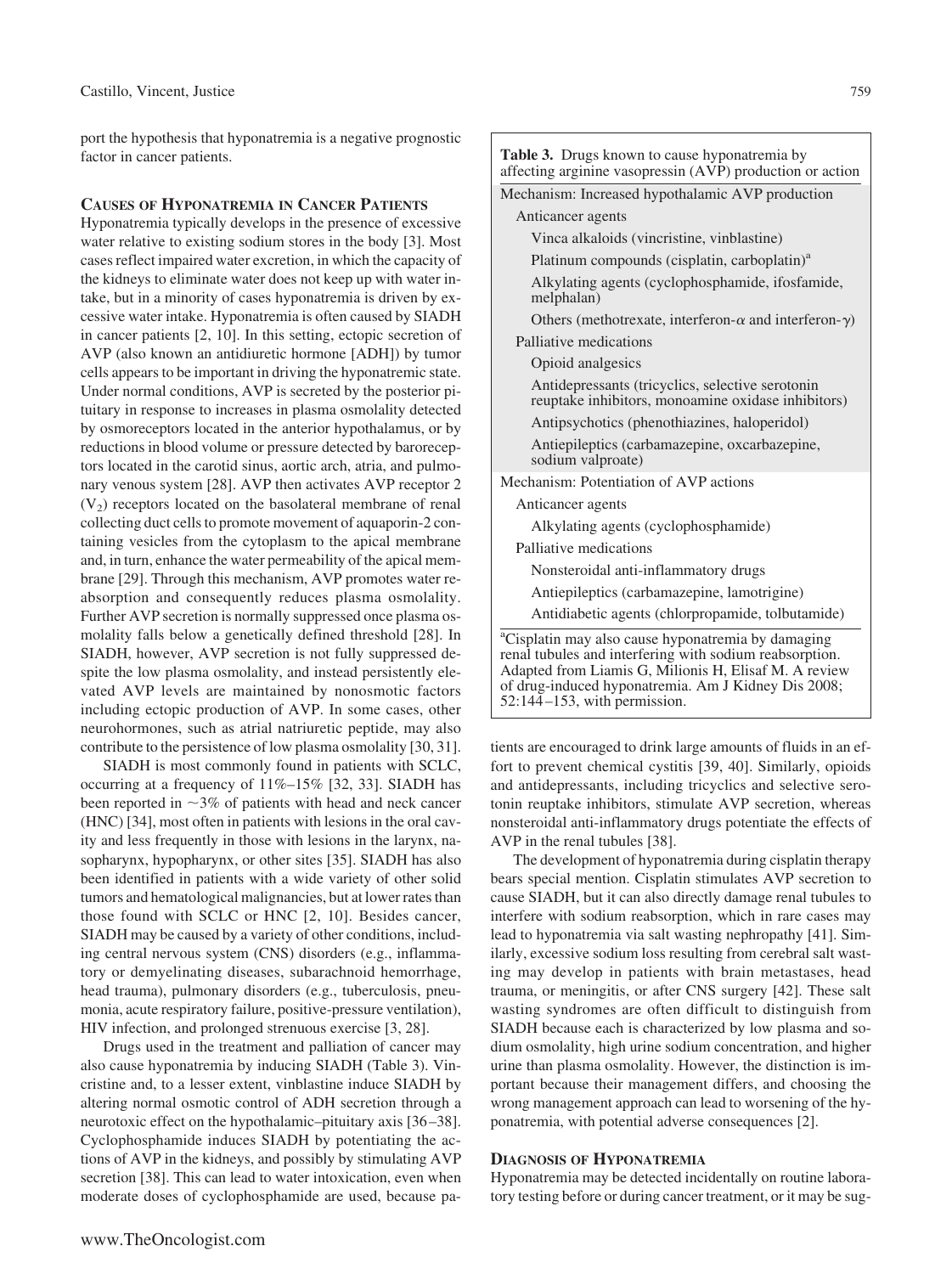

**Figure 1.** Algorithm for the differential diagnosis of hyponatremia.

Abbreviations: ECF, extracellular fluid; SIADH, syndrome of inappropriate antidiuretic hormone.

Modified from Palmer BF, Gates JR, Lader M. Causes and management of hyponatremia. Ann Pharmacother 2003;37:1694 –1702 and Douglas I. Hyponatremia: Why it matters, how it presents, how we can manage it. Clev Clin J Med 2006;73(suppl 3):S4 –S12.

gested by the presence of mostly neurological symptoms (e.g., headache, nausea, vomiting, muscle cramps, lethargy, disorientation, depressed reflexes) [3]. Serious neurological complications may be evident following large or rapid declines in serum sodium, including seizures, coma, respiratory arrest, or brain-stem herniation. The symptoms associated with hyponatremia are attributable to water movement in the brain caused by the low plasma osmolality. Water moves across an osmotic gradient from intravascular spaces into brain cells, thereby raising intracranial pressure. However, adaptive mechanisms are activated to initially extrude inorganic solutes (e.g., sodium and potassium salts) and then organic solutes (e.g., glutamate, myoinositol) from the brain cells in order to limit cerebral edema [43]. The brain's adaptive mechanisms are generally completed within  $~18$  hours, which explains why slow serum sodium declines may not cause symptoms. However, these adaptive mechanisms may be overwhelmed by large or rapid serum sodium decreases, thereby accounting for the appearance of symptoms in such cases. On the basis of the brain adaptation time frame, hyponatremia is classified as acute if it develops within 48 hours or chronic if it develops over  $>48$ hours [44].

The differential diagnosis of hyponatremia is important for selecting appropriate treatment to correct the abnormality and is based on clinical and laboratory assessments (Fig. 1) [1, 45]. The first step is to determine plasma osmolality; it will be low (280 mOsm/kg) in most cases. Normal or high plasma osmolality is suggestive of the presence of an osmotically active substance, such as glucose (i.e., hyperglycemia). For patients

with low plasma osmolality, the next step is to assess urine osmolality in order to determine if renal diluting mechanisms are intact. Normal kidneys elaborate a maximally dilute urine  $(<100 \text{ mOsm/L})$  in the face of hyponatremia, and this scenario suggests excessive water intake as a cause. Impaired water excretion is suggested by inappropriately concentrated urine  $(>100 \text{ mOsm/L})$  in the presence of hyponatremia. For patients with inappropriately concentrated urine, it is critical to assess the extracellular fluid volume status. Volume depletion (hypovolemia) is suggested by orthostatic hypotension or tachycardia, dry mucus membranes, and poor skin turgor, whereas volume expansion (hypervolemia) is suggested by the presence of s.c. edema or ascites [28]. Patients without clinical evidence of hypovolemia or hypervolemia are considered to be euvolemic.

Additional clues about volume status may be obtained from measurements of urine sodium, blood urea nitrogen (BUN), serum uric acid, and serum potassium [28, 45, 46]. Urine sodium  $>$ 30 mEq/L in the absence of diuretic use or renal disease is supportive of a euvolemic state, whereas a low urine sodium level (30 mEq/L) is supportive of hypovolemia because the kidneys reabsorb sodium to conserve volume. However, the urine sodium level may be high if the kidneys are responsible for the sodium loss, as in salt wasting syndromes, or in elderly patients who adapt slowly to rapid volume depletion. Low BUN and serum uric acid levels are also supportive of euvolemia, whereas high values are supportive of hypovolemia; variations in the levels of these substances reflect changes in their proximal reabsorption based on volume status.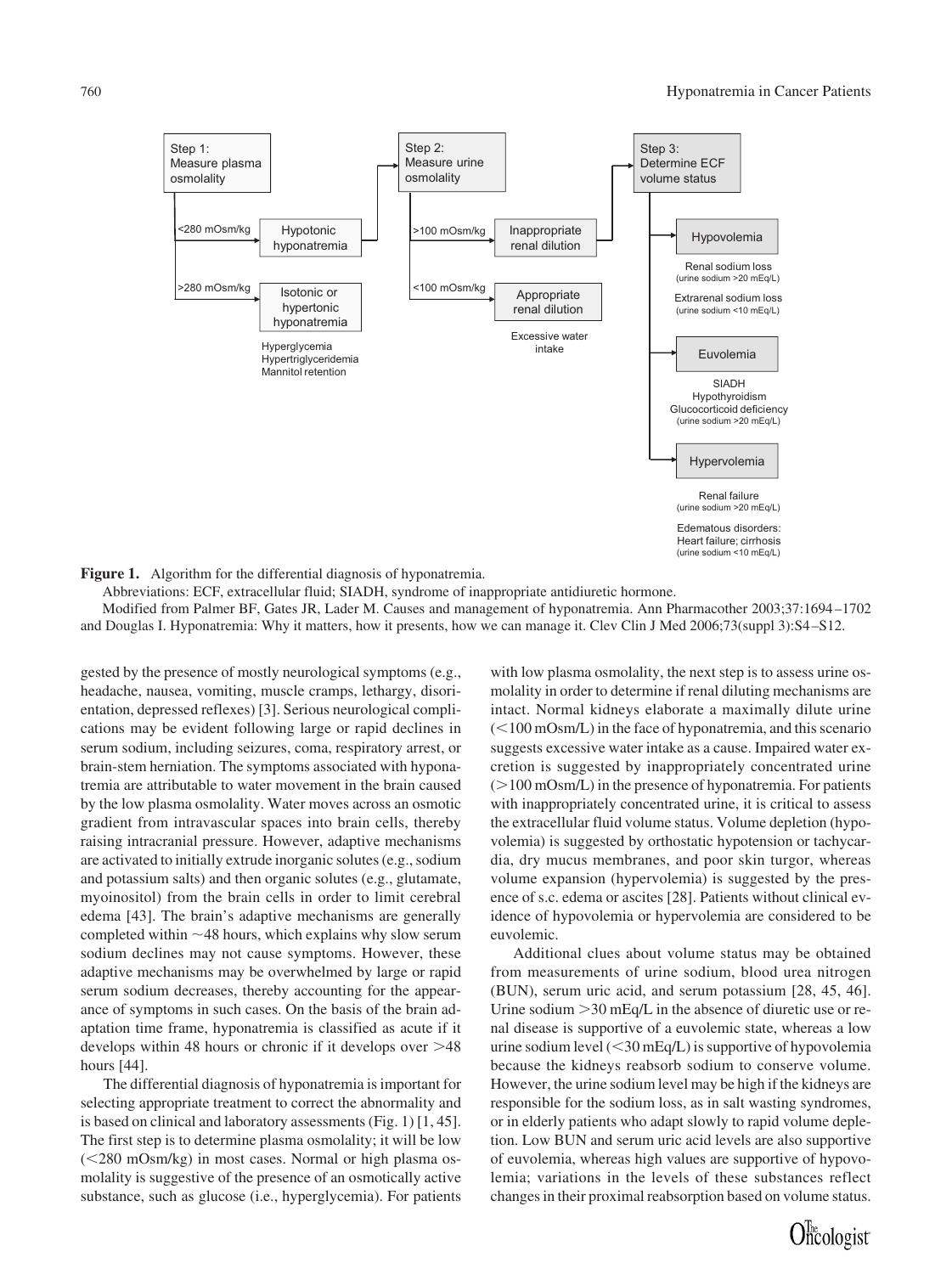Potassium depletion may be suggestive of diuretic-induced hyponatremia [45]. In addition, assessment of the acid–base and potassium balance may be useful in patients in whom the diagnosis is not apparent; for example, metabolic alkalosis and hypokalemia suggest diuretic use or vomiting, metabolic acidosis and hypokalemia suggest diarrhea or laxative abuse, and metabolic acidosis and hyperkalemia suggest adrenal insufficiency [47]. On the other hand, plasma bicarbonate and potassium concentrations are typically normal in patients with SIADH [48]. Volume depletion with a high urine sodium level and accompanying hyperkalemia should raise suspicion for mineralocorticoid deficiency; a low urine potassium level or transtubular potassium gradient can provide confirmation [28].

As noted previously, hyponatremia in the oncology setting is usually caused by SIADH—which is characterized by an essentially normal extracellular volume (euvolemia). Euvolemic hyponatremia may also be associated with hypothyroidism (in patients with myxedema or panhypopituitarism) or adrenal insufficiency, and therefore assessment of thyroid and adrenal function may be considered in the differential diagnosis [3, 28, 46, 49]. Hypovolemic hyponatremia can be caused by either renal or extrarenal sodium loss; the former may be a result of diuretic therapy, cerebral salt wasting, or mineralocorticoid deficiency, whereas the latter may reflect gastrointestinal sodium loss caused by vomiting or diarrhea, third-space losses caused by bowel obstruction, pancreatitis, muscle trauma, or burns, or excessive sweating during endurance exercising. Hypervolemic hyponatremia is associated with congestive heart failure, liver cirrhosis, nephrotic syndrome, and acute and chronic renal failure.

# **TREATMENT OPTIONS**

Formalized guidelines for the management of hyponatremia in oncology patients have not been established. In general terms, the treatment of hyponatremia depends on whether or not symptoms are present, their severity and time of onset, and the extracellular volume status of the patient [1, 3, 28]. Symptomatic patients require prompt attention in order to prevent serious complications. However, the adaptive mechanisms that control brain swelling during the development of chronic hyponatremia also make the brain susceptible to osmotic demyelination if serum sodium is corrected in an overly rapid manner. Therefore, the serum sodium level should be raised in a controlled manner: the rate of correction should be kept  $\leq 12$ mEq/L in 24 hours and  $\leq$  18 mEq/L in 48 hours [28]. Patients with acute onset of hyponatremia are less susceptible to osmotic demyelination with rapid serum sodium increases because the initial adaptive mechanisms are not fully established. However, when it is difficult to pinpoint the timing of onset, it is prudent to assume a chronic course and correct serum sodium levels in a controlled manner.

The correction of severely symptomatic hyponatremia in patients with SIADH or other euvolemic states or hypervolemia is achieved by administration of hypertonic (3%) saline via a continuous infusion or bolus [28]. Symptoms of severe hyponatremia, such as seizures, impaired mental status, or coma, are usually seen with strenuous exercise, use of 3,4-

methylenedioxymethamphetamine (ecstasy), primary polydipsia, and postoperatively in patients with known intracerebral pathology. Treatment with hypertonic saline should be stopped once symptoms resolve, a safe serum sodium concentration is achieved, or the maximum sodium correction limits are approached. The treatment approach to salt wasting and other hypovolemic conditions differs: isotonic (0.9%) saline is typically administered until the volume deficit is corrected and the patient returns to a euvolemic state [28].

Asymptomatic patients with euvolemic or hypervolemic hyponatremia are usually managed initially by fluid restriction, with the goal of achieving a negative water balance [3, 28]. Fluid (but not sodium) should be restricted to approximately 500 ml below the average daily urine output, and any drug known to cause SIADH should be discontinued whenever possible and replaced with another agent that does not cause hyponatremia. Fluid restriction usually takes several days before significant increases in serum sodium levels are achieved. Fluid restriction poses a particular challenge in oncology patients requiring urgent treatment with cisplatin because patients must be adequately hydrated when receiving this agent. One potential approach is to correct the hyponatremia as rapidly as possible and then proceed with cisplatin therapy (a more likely scenario in patients with severe hyponatremia). A second option is to treat the cancer first—which could also yield improvement in the sodium status—while monitoring carefully for hyponatremia (a likely scenario if cancer therapy is deemed to be more urgent). The approach to these patients should be dictated by the specific clinical scenario and by the treating physician's best medical judgment.

Patient compliance with fluid restriction is often poor, and therefore pharmacological interventions may be considered in patients with euvolemic or hypervolemic hyponatremia who do not respond adequately. When SIADH is caused by a tumor, pharmacological treatment should be avoided initially because successful treatment of the malignancy may eliminate or reduce the inappropriate AVP secretion [28]. Nevertheless, pharmacological intervention may be necessary, and several options are available.

Older medications such as demeclocycline, urea, and lithium are limited by variable efficacy, poor palatability, and/or toxicity. The tetracycline derivative demeclocycline induces nephrogenic diabetes insipidus, but it has an unpredictable onset and only works in  $~60\%$  of patients [28, 50]. Monitoring of renal function is necessary because demeclocycline causes reversible azotemia and nephrotoxicity, particularly in patients with, or at risk for, renal compromise (e.g., those with cirrhosis or congestive heart failure). Lithium also induces nephrogenic diabetes insipidus, but it works in a smaller proportion of patients than demeclocycline [50]. Lithium toxicity includes gastrointestinal and CNS side effects, renal toxicity, hypothyroidism, and antianabolic effects. Urea is an osmotic diuretic that increases water excretion and decreases urinary sodium excretion [28]. Although it is generally effective, urea has the potential to cause azotemia, liver failure, and hypersensitivity. A convenient dosage form is unavailable, and because of its unpleasant taste, it needs to be dissolved in a strongly fla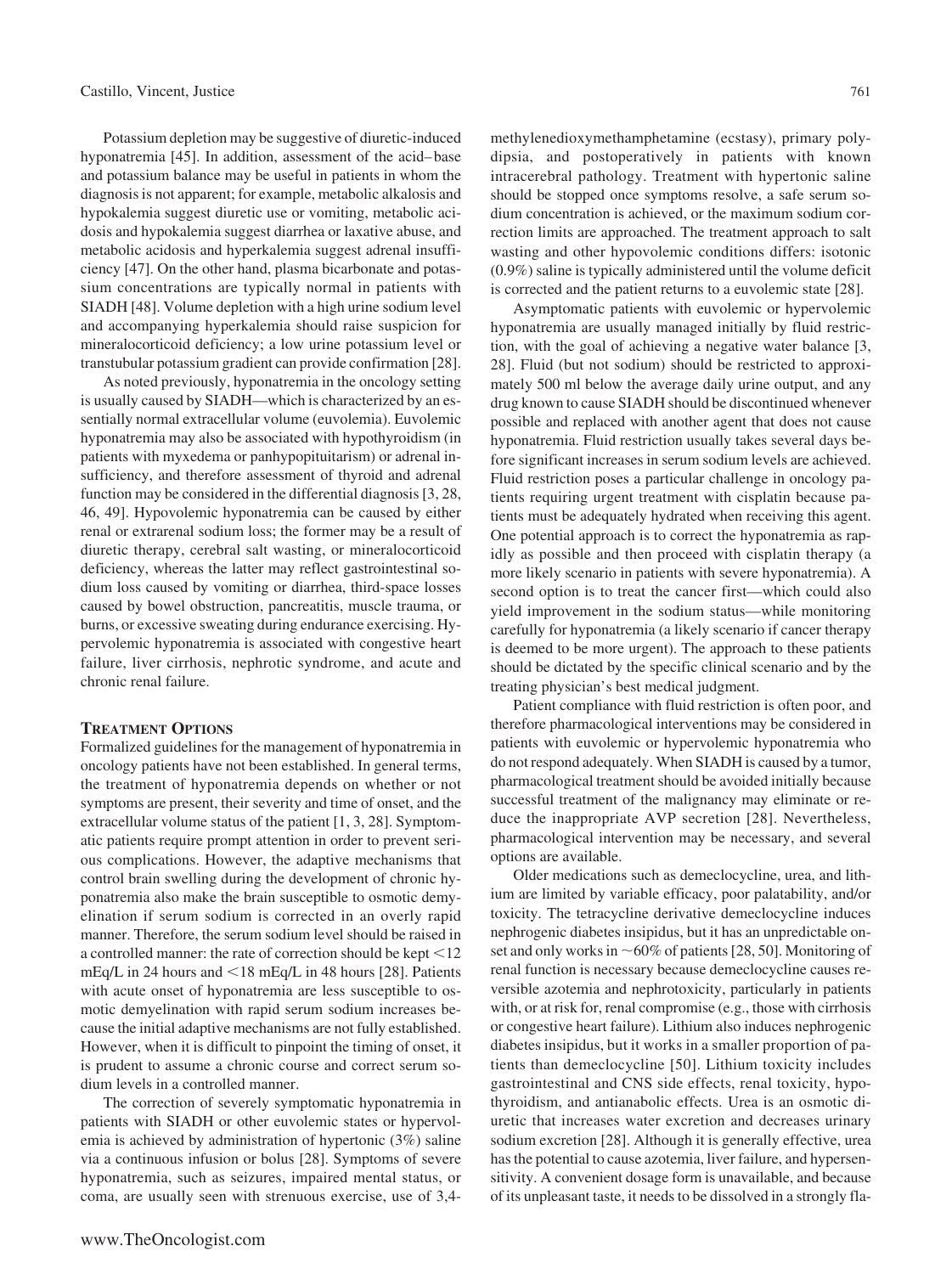vored liquid. Urea is currently used only in some European countries where palatability is not deemed to be an issue.

The limitations of fluid restriction and these older pharmacological interventions suggest the need for newer, more effective treatment strategies. The  $V_2$  receptor on renal collecting duct cells represents an attractive molecular target because AVP is elevated in patients with euvolemic and hypervolemic hyponatremia despite the presence of low plasma osmolality, and AVP activates the  $V_2$  receptor to stimulate water reabsorption, with consequent dilution of serum sodium concentrations [51]. The use of vasopressin receptor antagonists to address hyponatremia in cancer patients has two potential benefits: (a) patients can undergo chemotherapy with platinum-based regimens without concerns for further hyponatremia and (b) in patients who will not be treated with chemotherapy, these agents may reduce the risks and mitigate the symptoms associated with hyponatremia.

Three vasopressin antagonists (conivaptan, tolvaptan, mozavaptan) have been introduced into clinical practice and others (e.g., lixivaptan, satavaptan) have undergone clinical testing. Mozavaptan is an oral vasopressin  $V_2$ -receptor antagonist approved in Japan as an orphan drug for use in cancer patients with ectopic ADH syndrome (i.e., excessive AVP secretion by cancer cells leading to hyponatremia). Short-term (7-day) treatment of 16 patients with ectopic ADH syndrome yielded significant increases in sodium concentrations, resulting in improvements in hyponatremia symptoms [52]. Conivaptan is an i.v. administered vasopressin  $V_{1A}$ - and  $V_2$ receptor antagonist that has been shown to increase serum sodium levels in hospitalized patients with euvolemic or hypervolemic hyponatremia [53], and it is approved for use in this patient population in the U.S. Treatment with this agent is limited to 2– 4 days. Tolvaptan, which is approved in Europe for the treatment of hyponatremia secondary to SIADH, in the U.S. for treatment of euvolemic or hypervolemic hyponatremia, and in Japan for treatment of excess water retention in patients with cardiac failure, is an oral vasopressin  $V_2$ -receptor antagonist that is administered once daily and can be continued after patients are discharged from the hospital [54]; accordingly, it may be of more practical value for treating hyponatremia in cancer patients. The following section reviews the clinical profile and practical use of tolvaptan.

# **Tolvaptan**

Tolvaptan increases urine water excretion by blocking the effects of endogenous AVP at  $V_2$  receptors in the renal collecting duct, thereby increasing free water clearance (aquaresis), reducing urine osmolality, and consequently raising serum sodium concentrations [55, 56]. In the Study of Ascending Levels of Tolvaptan in Hyponatremia-1 (SALT-1) and SALT-2 trials  $(n = 448)$ , tolvaptan (starting dose, 15 mg/day; maximum dose, 60 mg/day) was significantly better at increasing serum sodium levels than placebo in patients with euvolemic or hypervolemic hyponatremia during the first 4 days of treatment and during the entire 30-day study period (both  $p < .001$ ) [57]. Significantly more patients achieved normal serum sodium concentrations with tolvaptan than with placebo on day 4 (40% versus 13% in the SALT-1 trial and 55% versus 11% in the SALT-2 trial; both  $p < .001$ ) and on day 30 (53% versus 25% and 58% versus 25%, respectively; both  $p <$ .001). Importantly, correction of the serum sodium level by tolvaptan was achieved without the use of fluid restriction during the first 24 hours of treatment, and it was brought about in a controlled manner: only four of 223 patients (1.8%) had an overly rapid serum sodium correction on day 1 and four of 223 patients (1.8%) had a serum sodium level  $>$ 146 mEq/L at some point during the study period. Tolvaptan was generally well tolerated: thirst (14% versus 5%), dry mouth (13% versus 4%), and increased urination (7% versus 3%) were the most common adverse events that occurred more frequently with tolvaptan than with placebo. Tolvaptan was discontinued at the end of the 30-day study period. When measured 7 days later, serum sodium levels had declined to levels found in placebotreated patients.

The SALT trials enrolled patients with hyponatremia resulting from a variety of underlying causes, including SIADH, heart failure, and liver cirrhosis. In each of these subsets, as well as in the subgroups with baseline serum sodium levels  $130$  mEq/L or  $125$  mEq/L, the efficacy of tolvaptan was comparable to that observed in the entire study population [54, 58, 59]. As shown in Figure 2, tolvaptan was significantly better at improving serum sodium levels than placebo over the first 4 days and during the entire 30-day treatment period (both  $p < .0001$ ) in the subset of 110 patients with a primary diagnosis of SIADH [58]. Higher rates of normalized serum sodium were observed at both time points (day 4, 60% versus 11.5%; day 30, 66.6% versus 26.8%; both  $p < .05$ ). The inclusion criteria for the SALT trials did not exclude patients with oncology-induced SIADH; however, results in this subpopulation have not been reported. Prospective studies are needed to confirm the hypothesis that improving hyponatremia leads to better outcomes.

Tolvaptan is indicated by the European Medicines Agency for the treatment of hyponatremia secondary to SIADH [60], whereas it is indicated for the treatment of clinically significant hypervolemic or euvolemic hyponatremia (serum sodium  $\leq 125$  mEq/L or less marked hyponatremia that is symptomatic and has resisted correction with fluid restriction) in the U.S. [54]. It is contraindicated in patients with hypovolemic hyponatremia, volume depletion, and anuria, and in those who cannot perceive or respond appropriately to thirst, and it should not be used in patients whose serum sodium levels need to be urgently raised [54, 60]. Tolvaptan is also contraindicated in Europe in women who are pregnant or breastfeeding, whereas it carries pregnancy category C labeling in the U.S. [54, 60].

Tolvaptan therapy should be started while patients are in a hospital to allow monitoring of the therapeutic response and ensure that serum sodium is corrected in a controlled manner [54, 60]. The starting dose is 15 mg once daily, which can be given without regard to the timing of meals. Dose increases to 30 mg once daily and subsequently to a maximum of 60 mg once daily may be made at 24-hour intervals if serum sodium is not raised to the desired level. Patients should be provided with

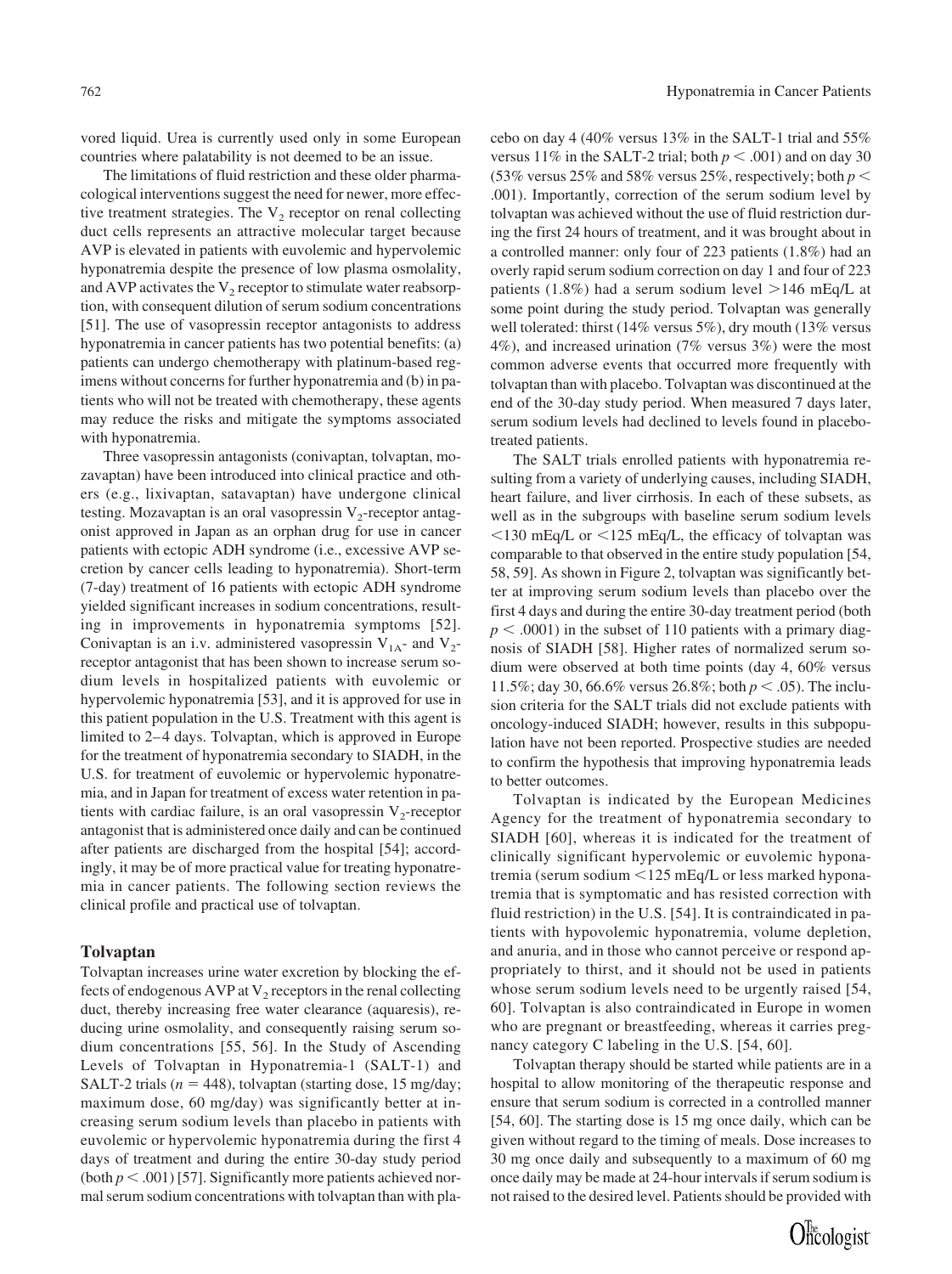

**Figure 2.** Serum sodium levels in SIADH patients during treatment with tolvaptan or placebo in the SALT trials. Investigator-diagnosed patients received a primary diagnosis of SIADH from the investigator; lab-diagnosed patients received a primary diagnosis of SIADH from the investigator and had a urine sodium concentration  $>$ 20 mEq/L during the first day of treatment.

 $^{a}p$  < .0001, tolvaptan (investigator-diagnosed) versus placebo (investigator-diagnosed).

 $p<$  .001, tolvaptan (lab-diagnosed) versus placebo (lab-diagnosed).

 $\epsilon_p$  < .029, tolvaptan (lab-diagnosed) versus placebo (lab-diagnosed).

Error bars are  $\pm$  standard error of the mean.

Abbreviations: BSL, baseline; FU, 7-day follow-up visit; PBO-I, placebo (investigator-diagnosed); PBO-L, placebo (lab-diagnosed), TLV-I; tolvaptan (investigator-diagnosed); TLV-L, tolvaptan (lab-diagnosed); SALT, Study of Ascending Levels of Tolvaptan in Hyponatremia; SIADH, syndrome of inappropriate antidiuretic hormone.

Reproduced with permission from Verbalis JG, Adler S, Schrier RW et al. Efficacy and safety of oral tolvaptan therapy in patients with the syndrome of inappropriate antidiuretic hormone secretion. Eur J Endocrinol 2011;164:725–732. ©Society of the European Journal of Endocrinology (2011).

access to sufficient amounts of water to ensure that they do not become overly dehydrated. Dose adjustments based on age, gender, race, mild or moderate renal impairment, and mild or moderate hepatic impairment are not necessary. If the serum sodium level rises at an overly rapid rate  $(>12 \text{ mEq/L in } 24$ hours), tolvaptan should be discontinued and treatment with hypotonic fluid should be considered. Following completion of tolvaptan therapy, fluid restriction should be resumed, and changes in serum sodium and volume status should be monitored [54]. If additional tolvaptan is needed, treatment should be restarted in a hospital setting in order to monitor the therapeutic response. In an open-label extension of the SALT trials, reinitiation of tolvaptan raised serum sodium levels to levels comparable to those seen to initial therapy, and these levels were maintained by continued daily therapy for  $\geq 1$  year [61].

## **CONCLUSIONS**

Hyponatremia is a negative prognostic factor in cancer patients, and it is commonly caused by SIADH. In the oncology setting, SIADH may be a result of ectopic AVP production by tumor cells or may be a result of stimulation of AVP secretion or potentiation of AVP effects by anticancer drugs or palliative medications. Distinguishing SIADH from other underlying

causes of hyponatremia, particularly salt wasting syndromes and other hypovolemic states, is important for selecting appropriate treatment and ensuring that the serum sodium abnormality is not worsened. Laboratory assessments, including measurements of plasma osmolality, urine osmolality, and urine sodium, and clinical assessment of extracellular volume status are critical to the differential diagnosis of hyponatremia. Symptomatic patients with hyponatremia caused by SIADH are treated initially with hypertonic saline, whereas asymptomatic patients are generally managed with fluid restriction. However, fluid restriction is associated with poor patient compliance and is less likely to be effective with greater elevations in urine osmolality (indicative of higher plasma AVP levels) [28]. Older pharmacological medications, such as demeclocycline, urea, and lithium, are limited by their variable efficacy, poor palatability, and significant toxicity, thus underscoring the need for new treatment approaches. By selectively blocking  $V_2$  receptors in the renal collecting duct, tolvaptan provides a mechanism-based approach for treating hyponatremia secondary to SIADH, including in patients for whom fluid restriction was ineffective. In the oncologic setting, the use of vasopressin receptor antagonists could improve hyponatremia and allow patients to receive adequate therapies or palliate symptoms. Further studies are needed to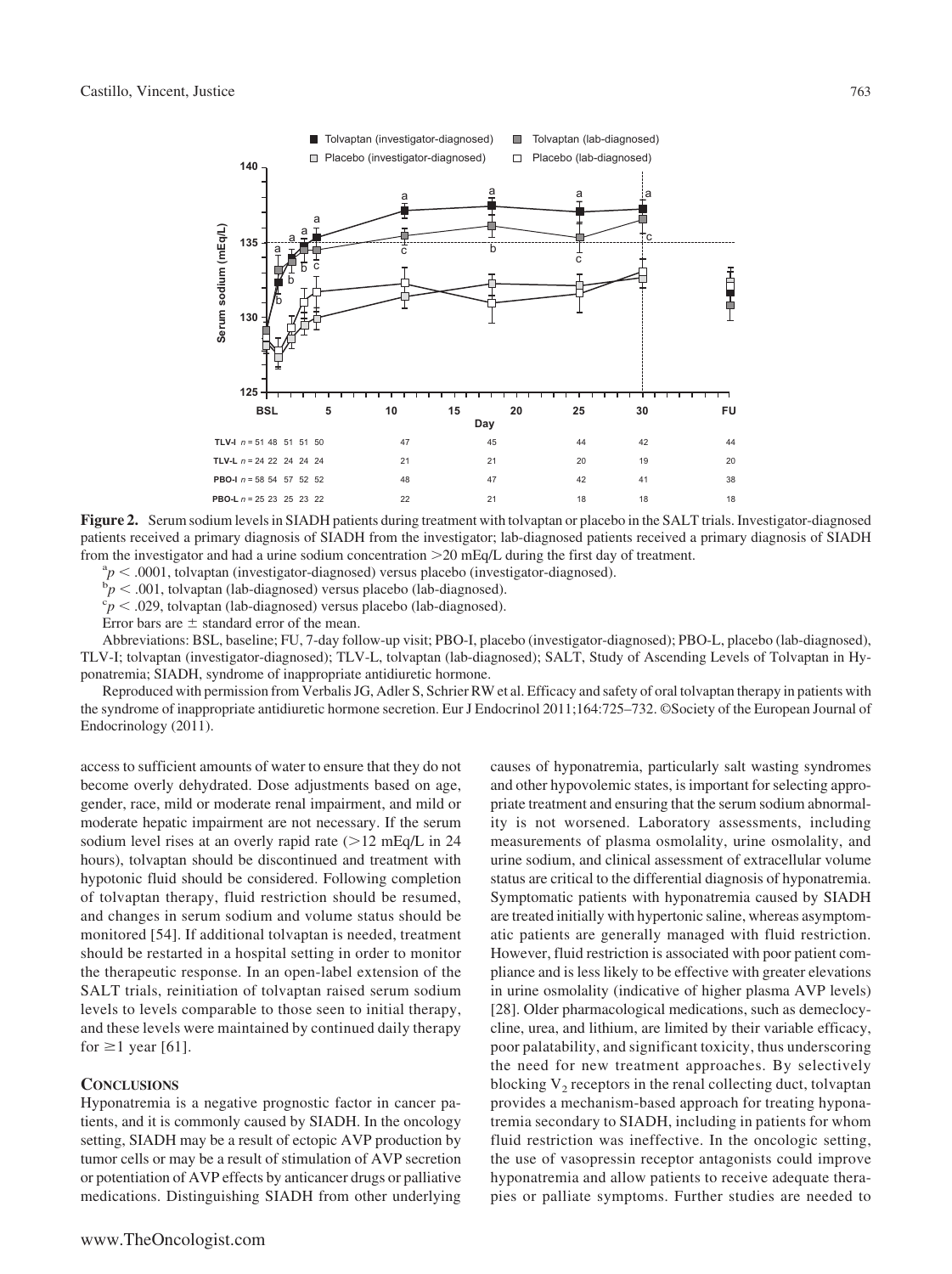evaluate the prognostic value of hyponatremia and its treatment in cancer patients.

# **ACKNOWLEDGMENTS**

Eric Justice of BioScience Communications, New York, NY, provided writing and editing support, copyediting support, and editorial and production assistance for the development of this

#### **REFERENCES**

**1.** Palmer BF, Gates JR, Lader M. Causes and management of hyponatremia. Ann Pharmacother 2003;37: 1694 –1702.

**2.** Onitilo AA, Kio E, Doi SA. Tumor-related hyponatremia. Clin Med Res 2007;5:228 –237.

**3.** Adrogué HJ, Madias NE. Hyponatremia. N Engl J Med 2000;342:1581–1589.

**4.** Lassen U, Østerlind K, Hansen M et al. Long-term survival in small-cell lung cancer: Posttreatment characteristics in patients surviving  $5$  to  $18 +$  years—an analysis of 1,714 consecutive patients. J Clin Oncol 1995;13: 1215–1220.

**5.** Østerlind K, Andersen PK. Prognostic factors in small cell lung cancer: Multivariate model based on 778 patients treated with chemotherapy with or without irradiation. Cancer Res 1986;46:4189 – 4194.

**6.** Allan SG, Stewart ME, Love S et al. Prognosis at presentation of small cell carcinoma of the lung. Eur J Cancer 1990;26:703–705.

**7.** Hansen O, Srensen P, Hansen KH. The occurrence of hyponatremia in SCLC and the influence on prognosis: A retrospective study of 453 patients treated in a single institution in a 10-year period. Lung Cancer 2010;68: 111–114.

**8.** Harper PG, Souhami RL, Spiro SG et al. Tumor size, response rate, and prognosis in small cell carcinoma of the bronchus treated with combination chemotherapy. Cancer Treat Rep 1982;66:463– 470.

**9.** Gross AJ, Steinberg SM, Reilly JG et al. Atrial natriuretic factor and arginine vasopressin production in tumor cell lines from patients with lung cancer and their relationship to serum sodium. Cancer Res 1993; 53:67–74.

**10.** Raftopoulos H. Diagnosis and management of hyponatremia in cancer patients. Support Care Cancer 2007;15:1341–1347.

**11.** Souhami RL, Bradbury I, Geddes DM et al. Prognostic significance of laboratory parameters measured at diagnosis in small cell carcinoma of the lung. Cancer Res 1985;45:2878 –2882.

**12.** Cerny T, Blair V, Anderson H et al. Pretreatment prognostic factors and scoring system in 407 small-cell lung cancer patients. Int J Cancer 1987;39:146 –149.

**13.** Rawson NS, Peto J. An overview of prognostic factors in small cell lung cancer. A report from the Subcommittee for the Management of Lung Cancer of the United Kingdom Coordinating Committee on Cancer Research. Br J Cancer 1990;61:597– 604.

**14.** Kawahara M, Fukuoka M, Saijo N et al. Prognostic factors and prognostic staging system for small cell lung cancer. Jpn J Clin Oncol 1997;27:158 –165.

**15.** Maestu I, Pastor M, Gómez-Codina J et al. Pretreatment prognostic factors for survival in small-cell lung cancer: A new prognostic index and validation of three known prognostic indices on 341 patients. Ann Oncol 1997;8:547–553.

**16.** Ray P, Quantin X, Grenìer J et al. Predictive factors

of tumor response and prognostic factors of survival during lung cancer chemotherapy. Cancer Detect Prev 1998;22:293–304.

Inc., Rockville, MD).

Justice

**AUTHOR CONTRIBUTIONS**

**17.** Mohan A, Goyal A, Singh P et al. Survival in small cell lung cancer in India: Prognostic utility of clinical features, laboratory parameters and response to treatment. Indian J Cancer 2006;43:67–74.

**18.** Kimura T, Kudoh S, Hirata K et al. Prognostic factors in elderly patients with unresectable non-small cell lung cancer. Anticancer Res 2001;21:1379 –1383.

**19.** Jacot W, Colinet B, Bertrand D et al.; OncoLR Health Network. Quality of life and comorbidity score as prognostic determinants in non-small-cell lung cancer patients. Ann Oncol 2008;19:1458 –1464.

**20.** Vasudev NS, Brown JE, Brown SR et al. Prognostic factors in renal cell carcinoma: Association of preoperative sodium concentration with survival. Clin Cancer Res 2008;14:1775–1781.

**21.** Jeppesen AN, Jensen HK, Donskov F et al. Hyponatremia as a prognostic and predictive factor in metastatic renal cell carcinoma. Br J Cancer 2010;102:867-872.

**22.** Kim HS, Yi SY, Jun HJ et al. Clinical outcome of gastric cancer patients with bone marrow metastases. Oncology 2007;73:192–197.

**23.** Aggerholm-Pedersen N, Rasmussen P, Dybdahl H et al. Serum natrium determines outcome of treatment of advanced GIST with imatinib: A retrospective study of 80 patients from a single institution. ISRN Oncol 2011; 2011:523915.

**24.** Dhaliwal HS, Rohatiner AZ, Gregory W et al. Combination therapy for intermediate and high grade non-Hodgkin's lymphoma. Br J Cancer 1993;68:767– 774.

**25.** Hampshire PA, Welch CA, McCrossan LA et al. Admission factors associated with hospital mortality in patients with haematological malignancy admitted to UK adult, general critical care units: A secondary analysis of the ICNARC Case Mix Programme Database. Crit Care 2009;13:R137.

**26.** Waikar SS, Mount DB, Curhan GC. Mortality after hospitalization with mild, moderate, and severe hyponatremia. Am J Med 2009;122:857– 865.

**27.** Doshi SM, Shah P, Lei X et al. Hyponatremia in hospitalized cancer patients and its impact on clinical outcomes. Am J Kidney Dis 2012;59:222–228.

**28.** Verbalis JG, Goldsmith SR, Greenberg A et al. Hyponatremia treatment guidelines 2007: Expert panel recommendations. Am J Med 2007;120(suppl 1):S1–S21.

**29.** Schrier RW. Vasopressin and aquaporin 2 in clinical disorders of water homeostasis. Semin Nephrol 2008;28:289 –296.

**30.**Johnson BE, Chute JP, Rushin J et al. A prospective study of patients with lung cancer and hyponatremia of malignancy. Am J Respir Crit Care Med 1997;156: 1669 –1678.

**31.** Chute JP, Taylor E, Williams J et al. A metabolic study of patients with lung cancer and hyponatremia of malignancy. Clin Cancer Res 2006;12:888 – 896.

**Conception/Design:** Jorge J. Castillo, Marc Vincent **Collection and/or assembly of data:** Jorge J. Castillo, Marc Vincent, Eric **Data analysis and interpretation:** Jorge J. Castillo, Marc Vincent

**Manuscript writing:** Eric Justice **Final approval of manuscript:** Jorge J. Castillo, Marc Vincent, Eric Justice

manuscript (supported by Otsuka America Pharmaceutical,

**32.** List AF, Hainsworth JD, Davis BW et al. The syndrome of inappropriate secretion of antidiuretic hormone (SIADH) in small-cell lung cancer. J Clin Oncol 1986; 4:1191–1198.

**33.** Sørensen JB, Andersen MK, Hansen HH. Syndrome of inappropriate secretion of antidiuretic hormone (SIADH) in malignant disease. J Intern Med 1995;238: 97–110.

**34.** Talmi YP, Hoffman HT, McCabe BF. Syndrome of inappropriate secretion of arginine vasopressin in patients with cancer of the head and neck. Ann Otol Rhinol Laryngol 1992;101:946 –949.

**35.** Ferlito A, Rinaldo A, Devaney KO. Syndrome of inappropriate antidiuretic hormone secretion associated with head and neck cancers: Review of the literature. Ann Otol Rhinol Laryngol 1997;106:878 – 883.

**36.** Robertson GL, Bhoopalam N, Zelkowitz LJ. Vincristine neurotoxicity and abnormal secretion of antidiuretic hormone. Arch Intern Med 1973;132:717–720.

**37.** Stuart MJ, Cuaso C, Miller M et al. Syndrome of recurrent increased secretion of antidiuretic hormone following multiple doses of vincristine. Blood 1975;45: 315–320.

**38.** Liamis G, Milionis H, Elisaf M. A review of druginduced hyponatremia. Am J Kidney Dis 2008;52:144 – 153.

**39.** Harlow PJ, DeClerck YA, Shore NA et al. A fatal case of inappropriate ADH secretion induced by cyclophosphamide therapy. Cancer 1979;44:896 – 898.

**40.** Bressler RB, Huston DP. Water intoxication following moderate-dose intravenous cyclophosphamide. Arch Intern Med 1985;145:548 –549.

**41.** Hamdi T, Latta S, Jallad B et al. Cisplatin-induced renal salt wasting syndrome. South Med J 2010;103: 793–799.

**42.** Momi J, Tang CM, Abcar AC et al. Hyponatremia—what is cerebral salt wasting? Permanente J 2010;  $14.62 - 65$ 

**43.** Sterns RH, Silver SM. Brain volume regulation in response to hypo-osmolality and its correction. Am J Med 2006;119(suppl 1):S12–S16.

**44.** Adrogué HJ. Consequences of inadequate management of hyponatremia. Am J Nephrol 2005;25:240 –249.

**45.** Douglas I. Hyponatremia: Why it matters, how it presents, how we can manage it. Clev Clin J Med 2006; 73(suppl 3):S4 –S12.

**46.** Zenenberg RD, Carluccio AL, Merlin MA. Hyponatremia: Evaluation and management. Hosp Pract (Minneap) 2010;38:89 –96.

**47.** Rose BD, ed. Hyponatremia and hyperkalemia in adrenal insufficiency. In: Clinical Physiology of Acid-Base and Electrolyte Disorders, Fourth Edition. New York: McGraw-Hill, 1994:672– 675.

**48.** Graber M, Corish D. The electrolytes in hyponatremia. Am J Kidney Dis 1991;18:527–545.

**49.** Rachoin JS, Cerceo EA. Four nephrology myths debunked. J Hosp Med 2011;6:E1–E5.

**50.** Sherlock M, Thompson CJ. The syndrome of inap-